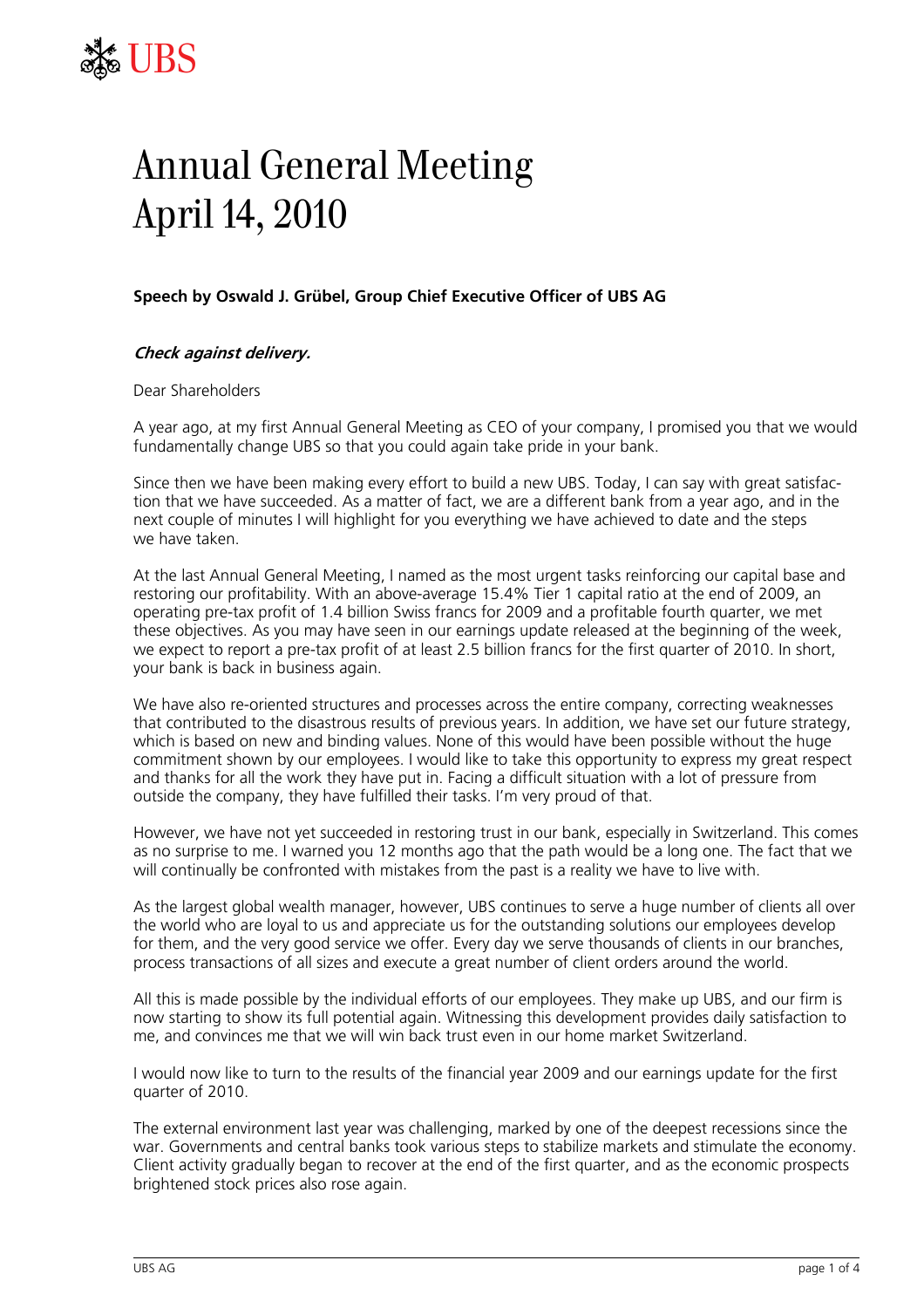

Against this background, UBS posted a pre-tax operating profit of 1.4 billion francs for 2009 as a whole. This is a pleasing result, even though we were obliged to report a bottom-line net loss of 2.7 billion francs, owing to certain significant items once again. The fact that we returned to making a net profit in the fourth quarter of 2009 for the first time in five quarters clearly demonstrates that we are on the right track in all our business divisions.

UBS's income from operations rose to 22.6 billion francs in 2009. At the same time, we were able to trim expenses from operations 12% to 25.2 billion francs. A strict savings program has reduced our annual fixed cost base by over 3 billion francs.

Assets under management at the end of 2009 were more than 2.2 trillion francs, roughly the same as at the end of 2008. This is due to the excellent investment performance we generated for clients last year, which compensated for the high level of asset outflows. Net outflows declined from 226 billion francs to CHF 147 billion in 2009, but obviously we are still not satisfied with this result. Stopping the net outflows completely is one of our key priorities. Our results in first quarter 2010 demonstrate that we are also making progress on this front.

As noted in the update we released on Monday, we will provide detailed first-quarter 2010 figures as scheduled on May 4. They will show, in addition to the announced pre-tax profit of at least 2.5 billion francs, significantly smaller asset outflows in all our business divisions. We are estimating first quarter outflows of around 8 billion francs in Wealth Management and Swiss Bank, around 7 billion francs in Wealth Management Americas and around 3 billion francs in Global Asset Management. These figures represent a significant improvement over the previous quarter. Realistically, we must however assume that we will have to accept further outflows before we can turn this trend around.

I would now like to talk about the many measures we took last year to put UBS back on track for lasting success.

In addition to improving our financial position in the last 12 months, we have also adapted our structures, processes and organization, dealt with many legacy issues and significantly improved company management.

In early 2009 we reoriented the governance structures in our home market and set up a new management body for UBS Switzerland. This integrated leadership covers all activities in the country: the private client and wealth management business; the business with corporate and institutional clients; investment banking; and asset management in Switzerland. This step represents a further commitment to our home market and our clients in Switzerland, who are very important to us.

At the start of 2009 we began to bring together our Group service and control functions into one overall Corporate Center. This job too is now almost complete. UBS today is managed much more efficiently and according to standard criteria that are valid for the whole company. Risk management has also been much improved, first structurally, and second by reworking our capital optimization model and reorienting the way we run our liquidity and balance sheet. What is of special importance to me is that our front-office units, and therefore our clients, are now supported much more effectively.

We set out our 2010 savings objectives for costs and personnel expenses in April 2009. By the end of the year we had largely achieved them; as mentioned fixed costs had been cut by over 3 billion francs. Effective cost management remains a high priority, and in addition to targeting growth in many areas we will continue to seize any savings potential we see in the future.

In June 2009 we further strengthened our capital base by placing 293 million shares from authorized capital. Together with the decrease in risk-weighted assets, this raised our Tier 1 capital ratio from 11.0% at the end of 2008 to 15.4% at the end of 2009, a very good level in comparison with our international competition. Our FINMA leverage ratio also improved over this period from 2.5% to 3.9%.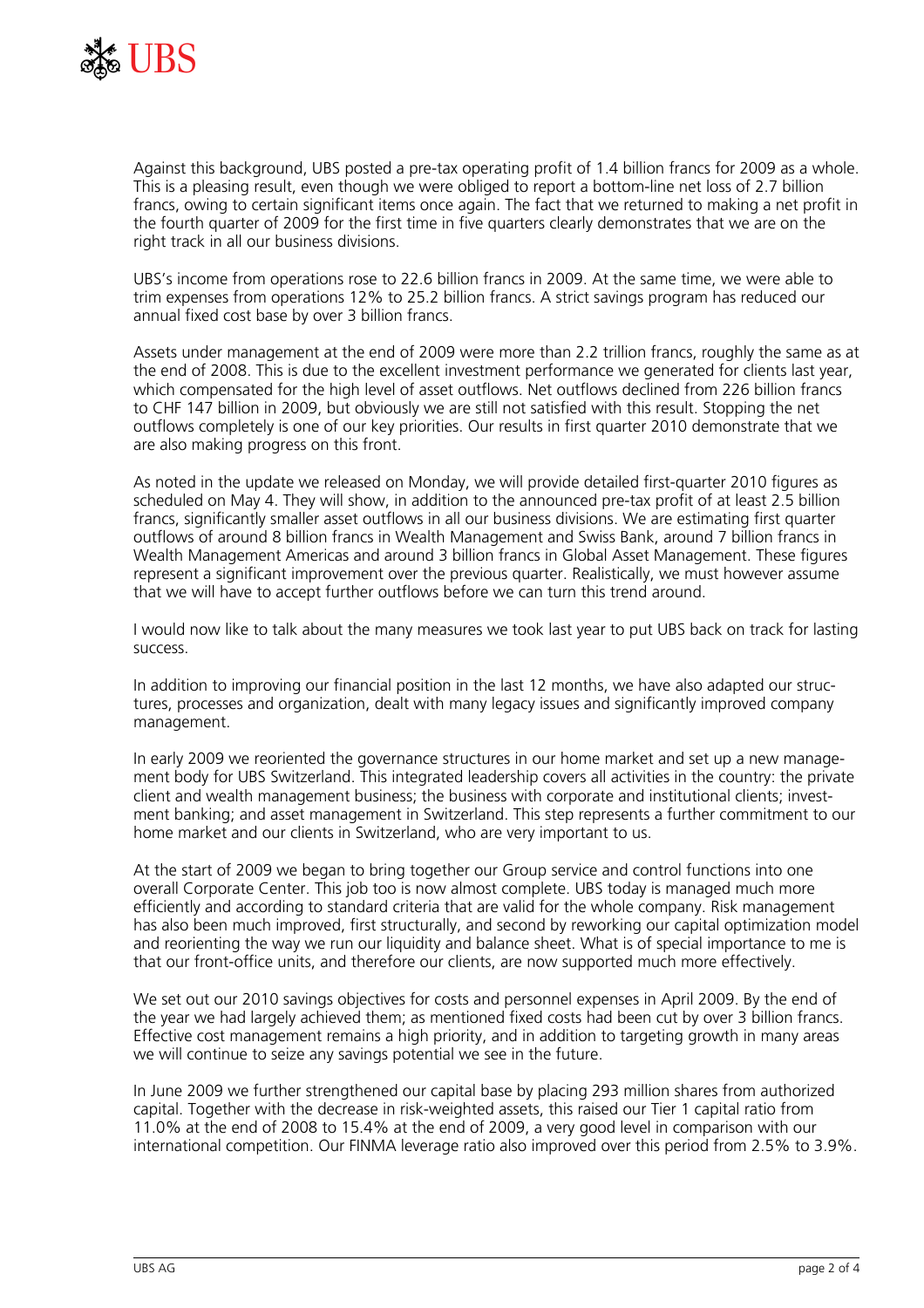

At the same time, we achieved a further substantial reduction in our risks and balance sheet: at the end of 2009, both were more than 30% below the corresponding level in the previous year. Besides our own intensive efforts, this also reflects the transfer of certain assets to the Swiss National Bank's stabilization fund. This transaction resulted in a net charge of 115 million francs in the 2009 income statement. To date, the Swiss National Bank has not realized any loss on the transferred assets and, on the basis of expected cash inflows from the fund's assets, no losses should occur in the future. Some months ago, we made an offer to the Swiss National Bank to buy back the investments in due course. They declined this offer, though we remain ready to initiate discussions about a repurchase.

In the third quarter of 2009 the Swiss government sold its holding in UBS at a profit of CHF 1.2 billion. We are most grateful to the government for supporting UBS during a difficult period.

Also in the third quarter of 2009 we reached a settlement with the US IRS in the so-called "John Doe summons" case. After the unexpected decision of the Federal Administrative Court of Switzerland, the Swiss Federal Council decided to submit the agreement between Switzerland and the US to our Parliament for approval as an international treaty. I clearly recognize that this is difficult and extremely unpleasant for our political institutions. I also understand the annoyance repeatedly expressed with UBS – after all, our bank's activities triggered this situation. Even so, it is a fact that there is nothing more we at UBS can do. We will naturally continue to meet in full our obligations under the settlement. Above all, we will see to it that UBS never finds itself in such a situation again.

At this point I would like to look in more detail at our strategy and values.

We presented our new strategy and its associated goals for the first time at our Investor Day in November 2009.

- Our primary goal is: UBS will be a leading client-oriented bank.
- In wealth management, we will further consolidate and expand our position as the leading global provider.
- We will focus our Investment Bank on client business and generate further business with products that carry a high liquidity and a low level of risk.
- Sustainable profits are to be the goal in all segments, markets and business areas in which we operate.
- In Switzerland, we intend to retain our leading position in all client segments.
- UBS will continue to be one of the best service providers in every growth region in which we operate.
- We will continue to increase our operating results significantly, step by step.

These goals are in my opinion absolutely realistic; the course for the new UBS is set; and our competitive position is strong again. If we continue to apply ourselves and enhance our efforts on behalf of our clients, I am convinced that we can achieve our objectives.

With regard to our business portfolio, we are setting new key priorities and we will work much more closely across our Wealth Management, Asset Management and Investment Banking businesses to offer our clients added value.

In Wealth Management we will continue to expand our local on-shore business in Europe and Asia-Pacific in particular, and we also see considerable potential for growth in the business with ultra high net worth clients.

We are making the Investment Bank much more client-oriented, building on its strong and less capitalintensive trading and commissions business. This includes high-volume trading in simple, unstructured and highly liquid products on behalf of our clients. This enables us to generate income without increasing our balance sheet.

In Global Asset Management, we will focus on improving our investment performance in a sustainable way, and on generally increasing efficiency.